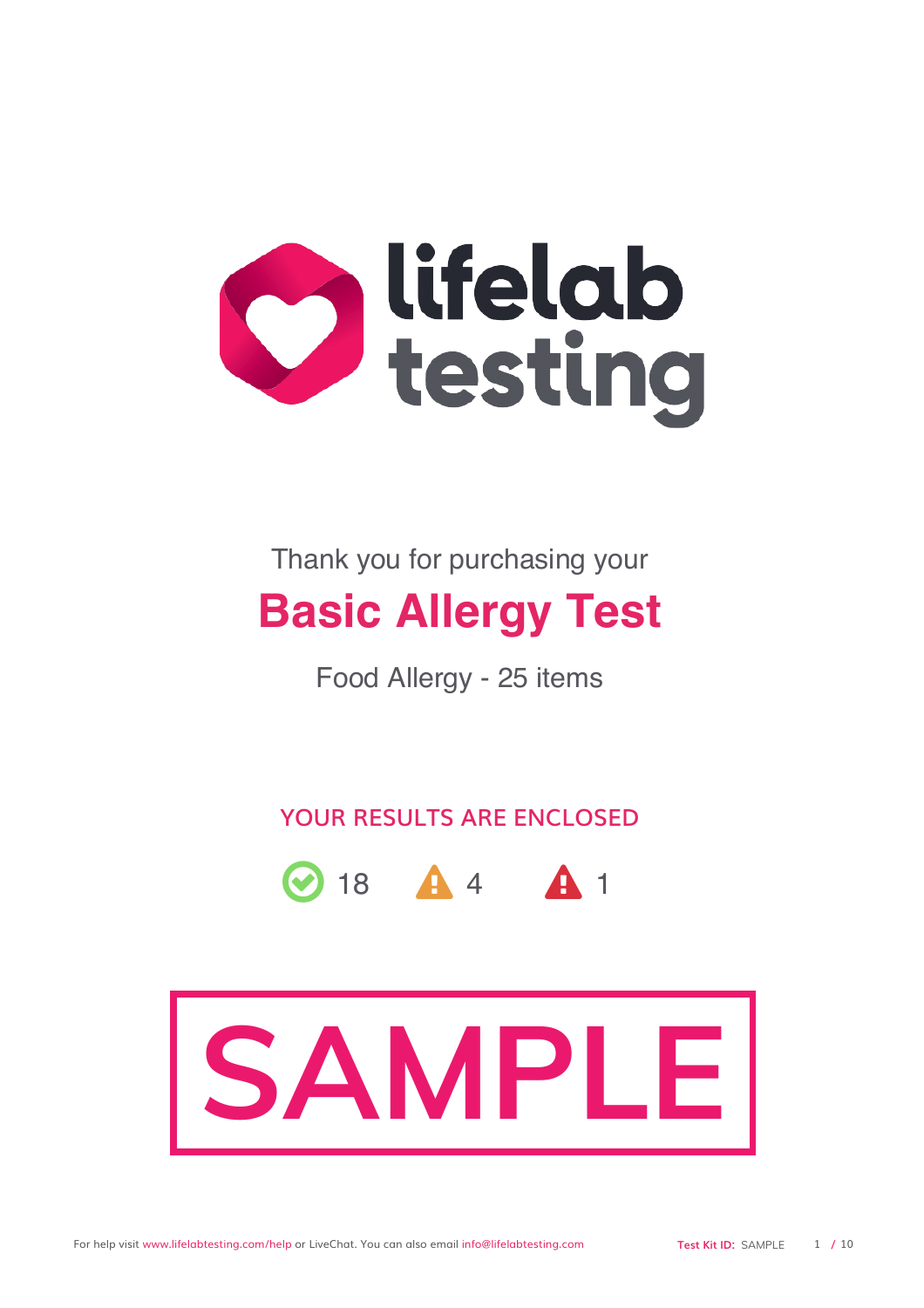

| <b>Your name</b> Joe Bloggs |                                     | <b>Test Kit ID</b> SAMPLE |            |
|-----------------------------|-------------------------------------|---------------------------|------------|
|                             | <b>Test name</b> Basic Allergy Test | <b>Results</b>            | xx/xx/xxxx |

#### **A** Important Information

The score indicates the disposition towards an allergy or intolerance. A higher number indicates a higher chance of a severe reaction. For example: 0 = excellent, 99 = critical.

# **Allergies**

#### Food Allergy - 25 items

An allergy is the body's immune system responding to what would normally be considered a harmless substance. The body perceives this substance to be a 'threat' and produces an inappropriate response. To test for food and inhalant allergies we look at IgE antibody levels in your blood.

#### Vegetables

| Item name | <b>Score</b> | <b>Reaction</b> |                                                                                    |
|-----------|--------------|-----------------|------------------------------------------------------------------------------------|
| Potato    | 1.90         | Good            | $\bullet \bullet$ 0000                                                             |
| Celery    | 1.33         | Good            | $\bullet$ $\bullet$ $\circ$ $\circ$ $\circ$ $\circ$                                |
| Carrot    | 0.45         | Good            | $\begin{array}{c c} \bullet \circ \circ \circ \circ \circ \circ \circ \end{array}$ |
| Tomato    | 0.35         | Excellent       | 000000                                                                             |

#### Miscellaneous

| Item name | Score | Reaction |                         |
|-----------|-------|----------|-------------------------|
| Mustard   | 0.35  |          | Excellent   0 0 0 0 0 0 |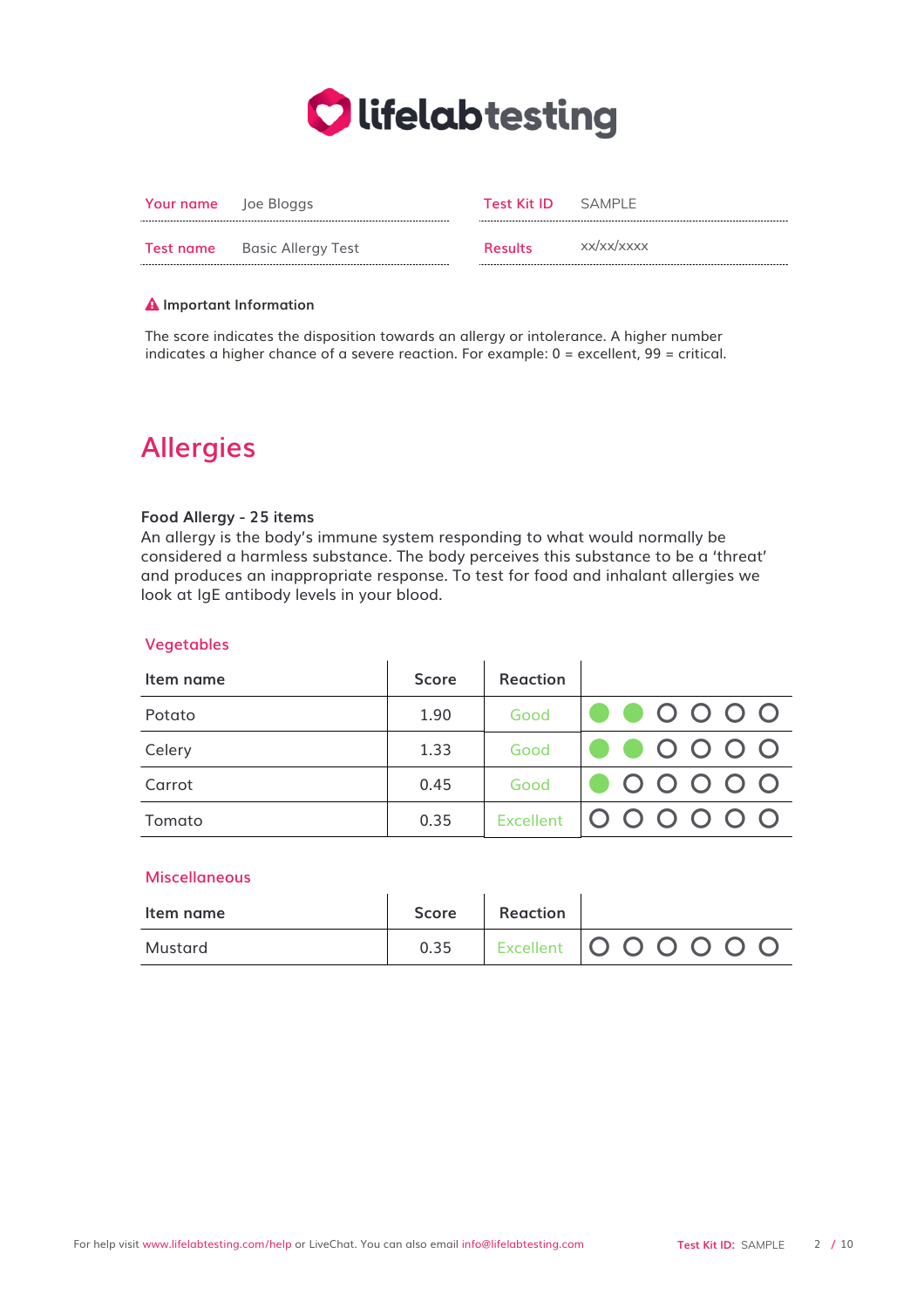

### Fruits

| Item name  | <b>Score</b> | Reaction         |                        |
|------------|--------------|------------------|------------------------|
| Apple      | 3.33         | Good             | $\bullet\bullet$ 0000  |
| Peach      | 2.00         | Good             | $\bullet \bullet$ 0000 |
| Kiwi fruit | 0.35         | <b>Excellent</b> | 000000                 |
| Orange     | 0.35         | <b>Excellent</b> | 000000                 |
| Strawberry | 0.35         | <b>Excellent</b> | 000000                 |

# Poultry

| .         |       |          |                         |
|-----------|-------|----------|-------------------------|
| Item name | Score | Reaction |                         |
| Egg white | 0.35  |          | Excellent   0 0 0 0 0 0 |

# Milk & Cheeses

| Item name | <b>Score</b> | Reaction |                         |
|-----------|--------------|----------|-------------------------|
| Milk      | 0.35         |          | Excellent   0 0 0 0 0 0 |

#### Seafood

| Item name | <b>Score</b> | <b>Reaction</b> |                                                     |
|-----------|--------------|-----------------|-----------------------------------------------------|
| Crab      | 100.00       | Critical        | .                                                   |
| Shrimp    | 49.99        | Alert           | $\bullet\bullet\bullet\bullet\circ\circ$            |
| Cod       | 1.24         | Good            | $\bullet$ $\bullet$ $\circ$ $\circ$ $\circ$ $\circ$ |
| Salmon    | 0.35         |                 | Excellent   0 0 0 0 0 0                             |

# Meats

| Item name | Score | Reaction |                                             |
|-----------|-------|----------|---------------------------------------------|
| Meat      | 6.64  | Alert    | $\bullet \bullet \bullet \circ \circ \circ$ |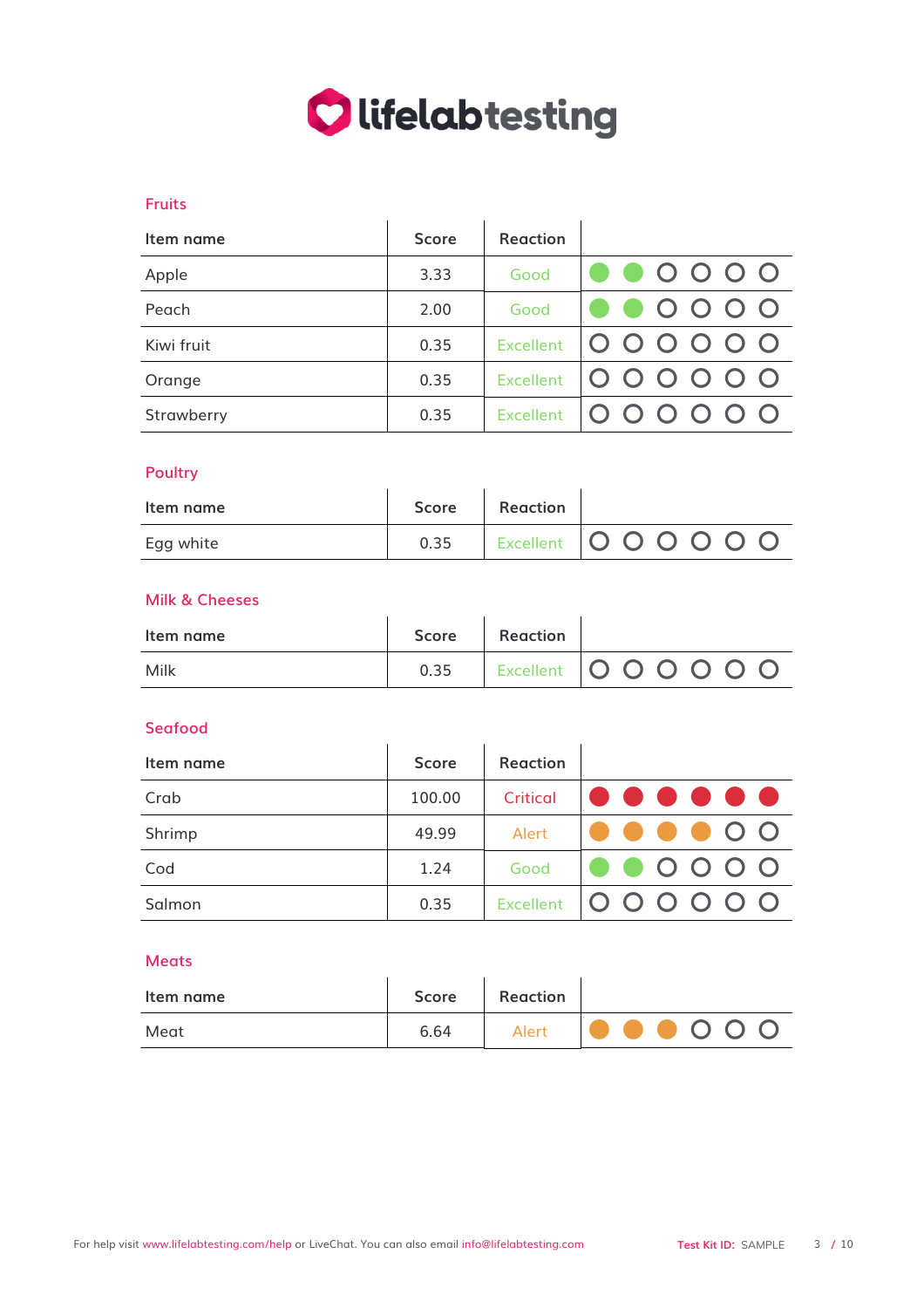

## Grains & Starch

| Item name | <b>Score</b> | Reaction |                                             |
|-----------|--------------|----------|---------------------------------------------|
| Wheat     | 6.64         | Alert    | $\bullet$ $\bullet$ $\circ$ $\circ$ $\circ$ |
| Rice      | 0.35         |          | Excellent   0 0 0 0 0 0                     |

#### **Beans**

| Item name | Score Reaction |                                |
|-----------|----------------|--------------------------------|
| Sov       |                | 0.35   Excellent   0 0 0 0 0 0 |

#### Nuts & Seeds

| Item name | <b>Score</b> | Reaction |                                                     |
|-----------|--------------|----------|-----------------------------------------------------|
| Almond    | 4.40         | Alert    | $\bullet \bullet \bullet \circ \circ \circ$         |
| Hazelnut  | 1.43         | Good     | $\bullet$ $\bullet$ $\circ$ $\circ$ $\circ$ $\circ$ |
| Peanut    | 0.35         |          | Excellent   0 0 0 0 0 0                             |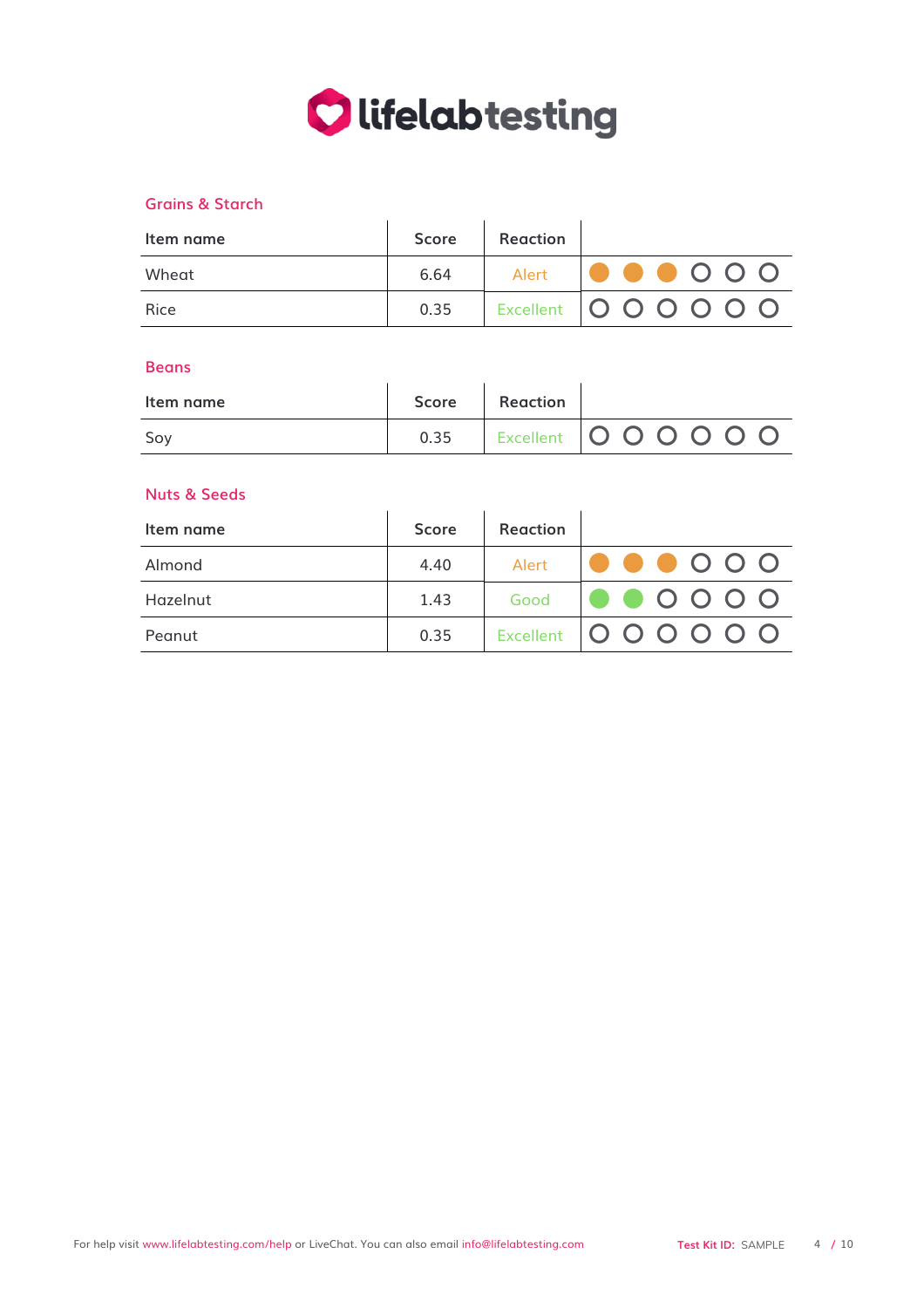

#### RECOMMENDATIONS BASED ON YOUR RESULTS

#### **A** Important Information

There is no need to eliminate all of the reactive foodstuff from your diet. Please pay attention first to the results of the test and read our recommendations for a more accurate decision.

#### Vegetables

Vegetables are an excellent source of vitamins and minerals. Vegetables tend to offer different nutrients depending upon the colour. Therefore in order to consume a good range of nutrients in your diet the best advice is to 'eat a rainbow'. Dark green leafy vegetables such as spinach, rocket, kale are an excellent source of folate, vitamins C and K, caretonoids and the minerals iron and calcium. Cruciferous vegetables such as boy choy, broccoli, sprouts, cabbage, cauliflower and collard greens are rich in fibre as well as vitamin A carotenoids, folic acid and vitamin C.

#### Miscellaneous

Yeast is used in bread and bread rolls, cakes, pastries and beer. Yeast can also be found in spice mixtures, bouillons for drinking, bouillon cubes, bread spreads, spices and vitamin preparations. It can be also be present in fruit juices, wine, vinegar and may even be present in some pharmaceutical medicines.

#### Fruits

Fruits are a rich source of vitamins and minerals. Like vegetables, fruits tend to offer different nutrients depending upon the colour. Therefore in order to consume a good range of nutrients in your diet the best advice is to 'eat a rainbow'. Bananas are generally eaten raw or they are processed to dry fruit or flour (diet food, bread additive). Furthermore, bananas can be found in many pastries, milk products, sweets, gravies, ice cream, fruit preparations and flour. In pastries, it is also used as a substitute for egg. Crossreactions may occur with avocado, chestnut, watermelon, courgette and celery. Kiwi is particularly popular because of its high content of vitamin C. The recommended daily allowance of vitamin C can be met by eating only one or two Kiwis. Kiwi contains the enzyme actinidin, which is used in the food industry as a meat softener. Cross-reactions may occur with apple, hazelnut, walnut, peach, cherry, carrot, rye flour, wheat flour, potatoes and latex. Berries (strawberries, raspberries, cherries, blackberries, blueberries, red currant, cranberries and red grapes) are also a particularly good source of vitamin C as well as antioxidants.

#### Poultry

Poultry meat provides a good source of protein. Chicken and turkey meat is low in fat. Poultry can be contained in ready made food products, sauces, canned food and soups/ broths. Poultry meat proteins can also be present in medicines and vaccines. Chicken egg and egg products are widely used. Egg is often hidden in mayonnaise, gravies, pasta, pastries, icings, sausages, fruit and vegetable convenience food, ground meat and in most potato preparations. It can also be contained in salads, desserts, chocolate, marzipan, cocoa, instant beverages, liqueur, wine, sweet wine and shampoos. Eggs are also used for the production of vaccines. For more information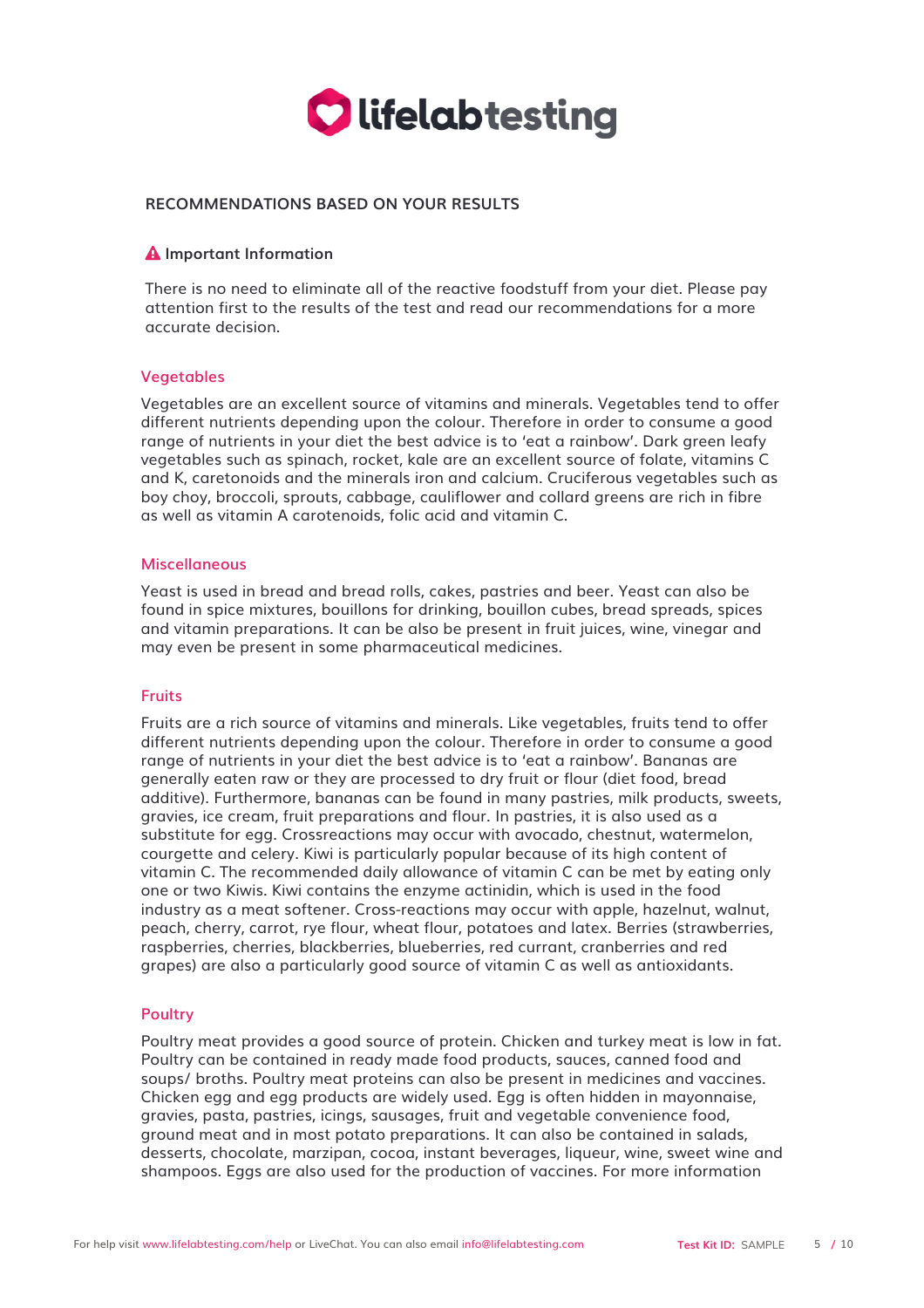

please consult your doctor. Look out for the following ingredients on packaging: Ovoalbumin, ovo protein, E322, E1105 and ovomucoid. If in doubt contact the manufacturer directly. There are a number of good alternatives to using eggs in baking such as mashed banana, flaxseed or vegetable oil. One suggestion is whisking together 2x tablespoons of water, 1x teaspoon of oil and 2x teaspoons of baking powder. Please be aware that cross reactions can occur with poultry meat and eggs from other species.

#### Milk & Cheeses

Cheese, yogurt, and cream are made from milk. Milk may also be present in bread, pastries, meatballs, breaded meat and fish, gravies, soups, beverages, chocolate, caramel, mustard, mayonnaise, dressings, vegetarian spreads and cold meats. Look out for the following ingredients on packaging: lactalbumin, lactoglobulin, lactose, whey protein, whey powder, sweet whey, milk protein and milk powder. If in doubt contact the manufacturer directly. There are many milk alternatives on the market now; soy, rice, oat, almond or coconut milk. Soy milk should only be used as an alternative if you do not have a soy allergy. Goat's products and sheep's products are an alternative option provided you did not react to these in testing. Most milk alternatives are fortified with calcium to provide an adequate calcium intake in case of milk allergy/ intolerance. Vegetables are also a good source of calcium; kale, leek, fennel and broccoli. Please be aware that cross-reactions with beef may occur. If you have a reaction to casein and milk in testing, you probably cannot tolerate any dairy products at all. If you have reacted only to milk, you may tolerate cottage cheese and cheese better than fresh milk.

#### Seafood

Seafood is an excellent source of protein, B vitamins, vitamin A, vitamin D and minerals. Tuna is the richest source of protein, whilst cod, haddock and salmon provide similar amounts. Fish contains omega 3 fatty acids. Oily fish (herring, salmon and mackerel) are the richest sources and contain the most per portion, thereafter the best sources are tuna (White Albacore and Skipjack), tinned sardines, trout, oysters and mussels.

#### Meats

Meat is an excellent source of protein. The amount of nutrients contained in meat does depend upon the quality, source and cut of meat. Processed meat contains greater amounts of sodium. In general beef and lamb are good sources of iron, however iron can also be obtained from seeds (pumpkin seeds, sunflower seeds, sesame seeds), nuts, beans (lentils, kidney beans, chickpeas) and dark green leafy vegetables (spinach, kale). Meat can be found in ready-made products, gravies, tinned food, ready-made meals and soups/ broths. It can also be present in medicines and vaccines.

#### Grains & Starch

Wholegrain products are an excellent source of carbohydrate, fibre B vitamins, iron, magnesium and selenium. Grains containing gluten include wheat (and wheat varieties spelt, kamut, farro and durum, bulgar, semolina), barley, rye and oats. Wheat and barley are widely used in ready-made meals, breads, pasta, noodles, biscuits, cakes, pastries, cereal bars, snack foods, crackers, breakfast cereals and soups. Malt is also made from barley. If you did not react to gluten-free grains, alternatives to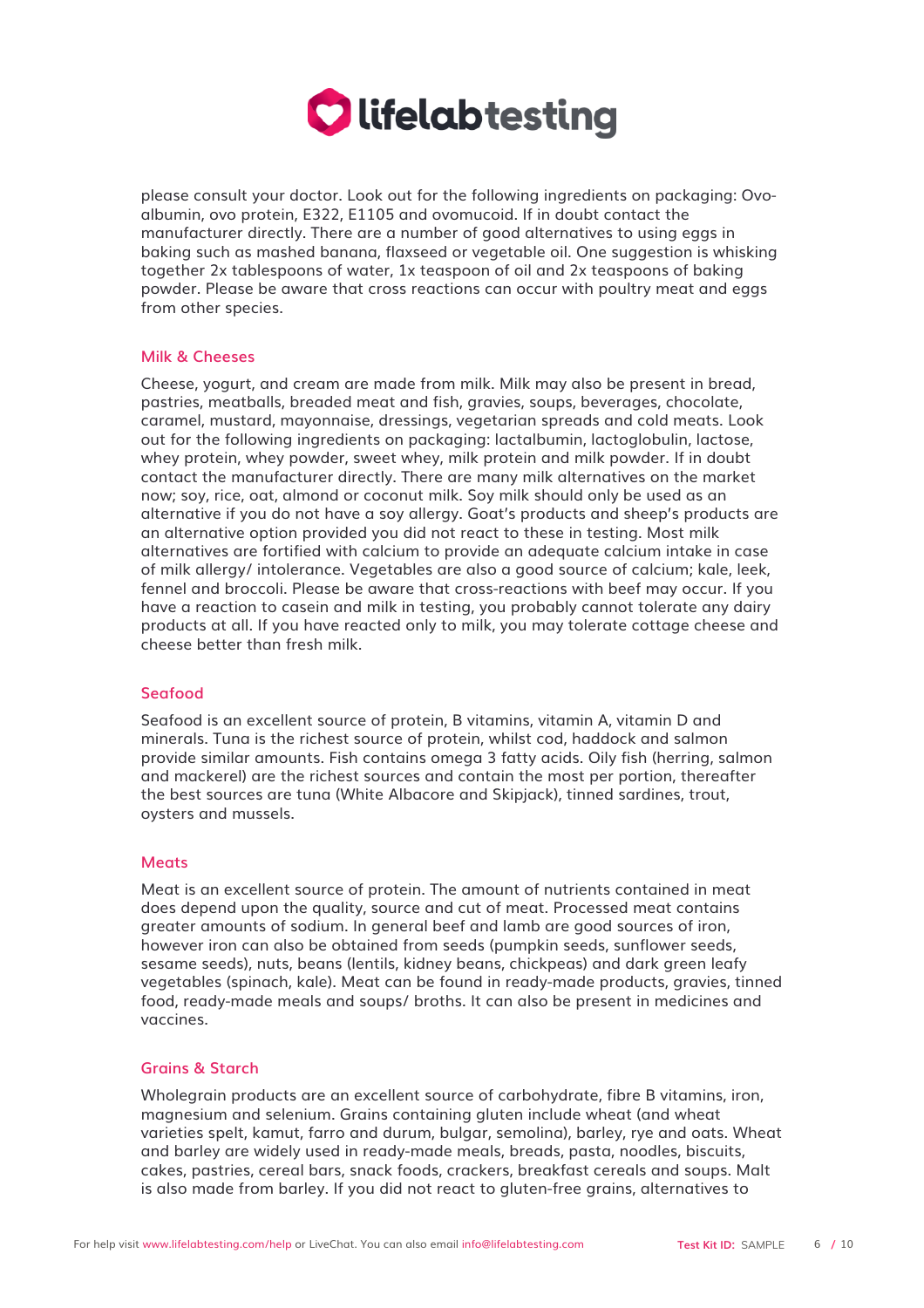

gluten-containing grains are rice, corn, quinoa, amaranth, buckwheat and millet. In addition there are many alternative flour types; chestnut flour, soy flour, banana flour, coconut flour, gram flour. Gluten-free products can be found in most supermarkets.

#### **Beans**

Beans are an excellent source of protein (and particularly important if you're following a vegetarian or vegan diet), fibre, folate, potassium, iron and magnesium. They can be used in casseroles, curries, salads or as an accompaniment. Soy is mainly used in the form of soy flour, oil, milk and sauce and it can also be found in pastries, muesli, desserts, sweets, margarine and convenience food. Please also consider the hidden presence of soy in vegetable broth, spice mixtures, Asian dishes, pastries and confectionery, chocolate, cooking oil, dressings, meat products, snacks, baby and dietary products, and cosmetics. Soy has to be declared on food packaging so look out for the following ingredients; soy protein, soybean, glycine, binding agents, vegetable fat/ protein, soy lecithin, lecithin, E322 or meat substitute.

#### Nuts & Seeds

Nuts and seeds are powerhouses full of key nutrients; iron, magnesium, calcium, potassium, selenium, manganese, copper, B vitamins, vitamin E, protein and healthy fats. The peanut has a particularly high protein, iron and magnesium content. It is often used for oil production. Peanut can be found in many products such as biscuits, muesli, chocolate, pudding, pastries, convenience food, Asian dishes, spices, granola bars and spreads. It can also be contained in milkshakes, breaded meat or fish, egg salads, chocolate bars, potato preparations, soups and meat salads, but also in alcoholic beverages and cosmetic products. Hazelnuts are rich in iron, magnesium, vitamin B6 and calcium. Hazelnuts can be found in pastries, sweets, muesli, and as oil. Walnuts are used for many dishes, such as casseroles, sweets, salads and soups. They can also be found in pastries and bread spreads. They are also used as tinting and tanning agents, as mordant and for the production of brandy. Almonds are a rich source of magnesium and vitamin E. Almond may be found in many foods, especially in natural foods. The most important almond-containing products are marzipan, almond oil for skin care, almond bran for skin cleansing and almond butter as baby food. It can also be found in confectionery products, muesli or liqueurs.

#### A No Allergies or Intolerances

It may be that your test has not identified any allergies or intolerances, yet you are still experiencing symptoms. Do not despair this is a good starting point and one from which you can further explore the root cause of your symptoms. The best advice would be to take your test results to a Nutritionist to further understand your symptoms and find the underlying cause.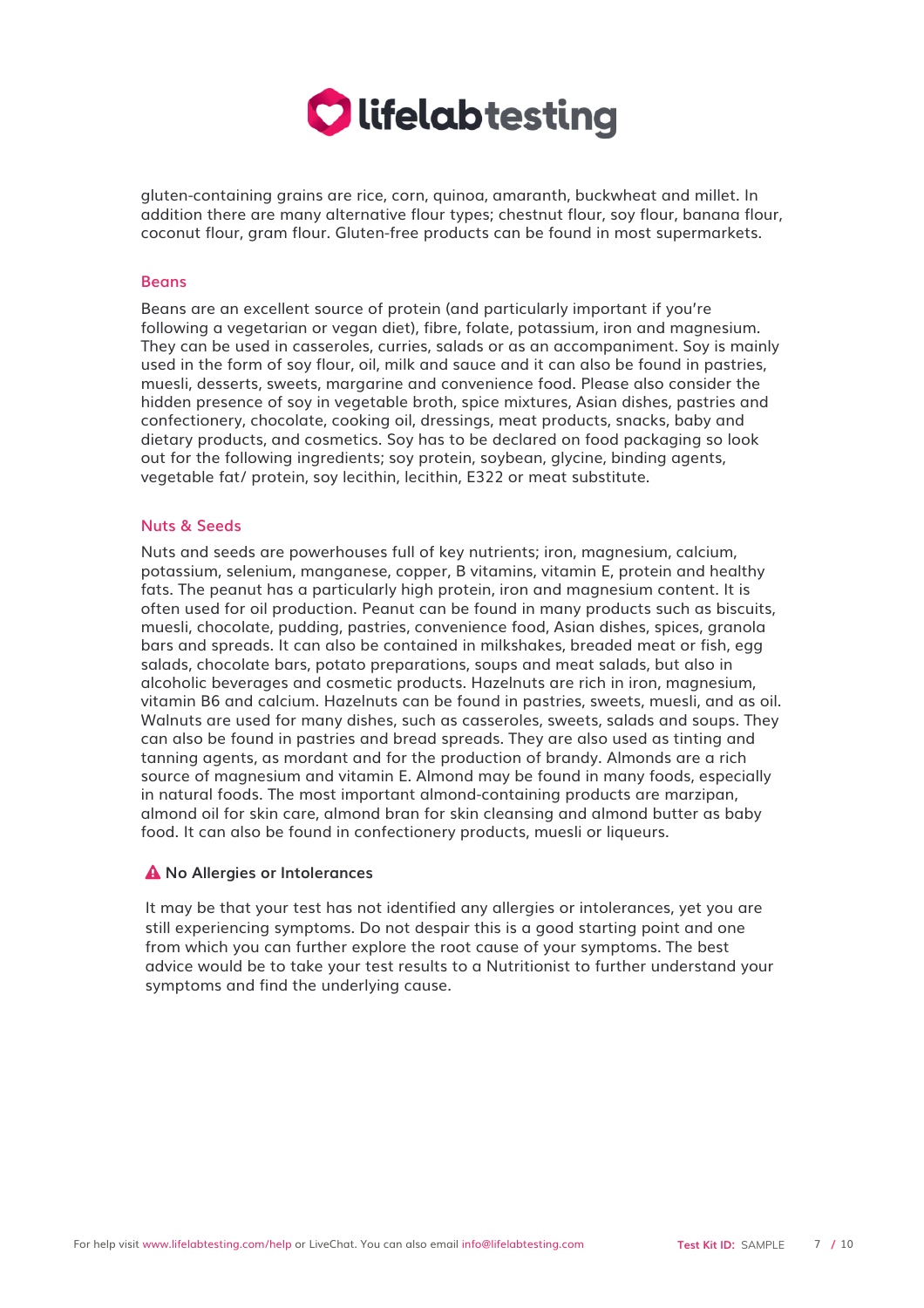

# What happens next? **Elimination Diet**

#### What is an elimination diet?

An elimination diet is the removal of those foods, which have been identified as causing an allergic or intolerant reaction, from your daily diet.

This sounds like a big undertaking but it can have profound effects on how you feel, your digestive system and lead to the eradication of physical symptoms you may have been experiencing.

#### The Elimination Diet

An elimination diet is an option to enable you to manage your food allergy or intolerance long-term. If you have been identified as having a food allergy we would recommend that an elimination diet is necessary long-term solution.

In the case of food intolerance, an elimination diet is also a method you can use to 'trial' and document the reintroduction of foods. Please remember that if you have been identified as having a food allergy we do not recommend the reintroduction of this food.

Depending on the foods identified in your test results and your current dietary choices you may feel daunted by this process. With the right help and guidance you can build a daily diet, which is both enjoyable and tasty, AND leaves you free from unwanted symptoms.

You may want to use the results to implement an elimination diet in order to:

1. Understand how you feel on the removal of the food(s), which have been identified through testing

2. If you reintroduce the food(s) how does it make you feel and do certain foods bring about physical symptoms\*\*

\*\*If you have been identified as ALLERGIC to a certain food we do not recommend the reintroduction of this food

#### Step-By-Step Process Of Using Elimination Diet

1. Refer to your test results to see which foods you need to remove

2. Refer to our guide for alternative foods to understand which foods you can use in place of the removed foods

 Ensure you have been shopping and are fully prepared for the removal of the identified foods. Please note that it is important to remove all the foods identified initially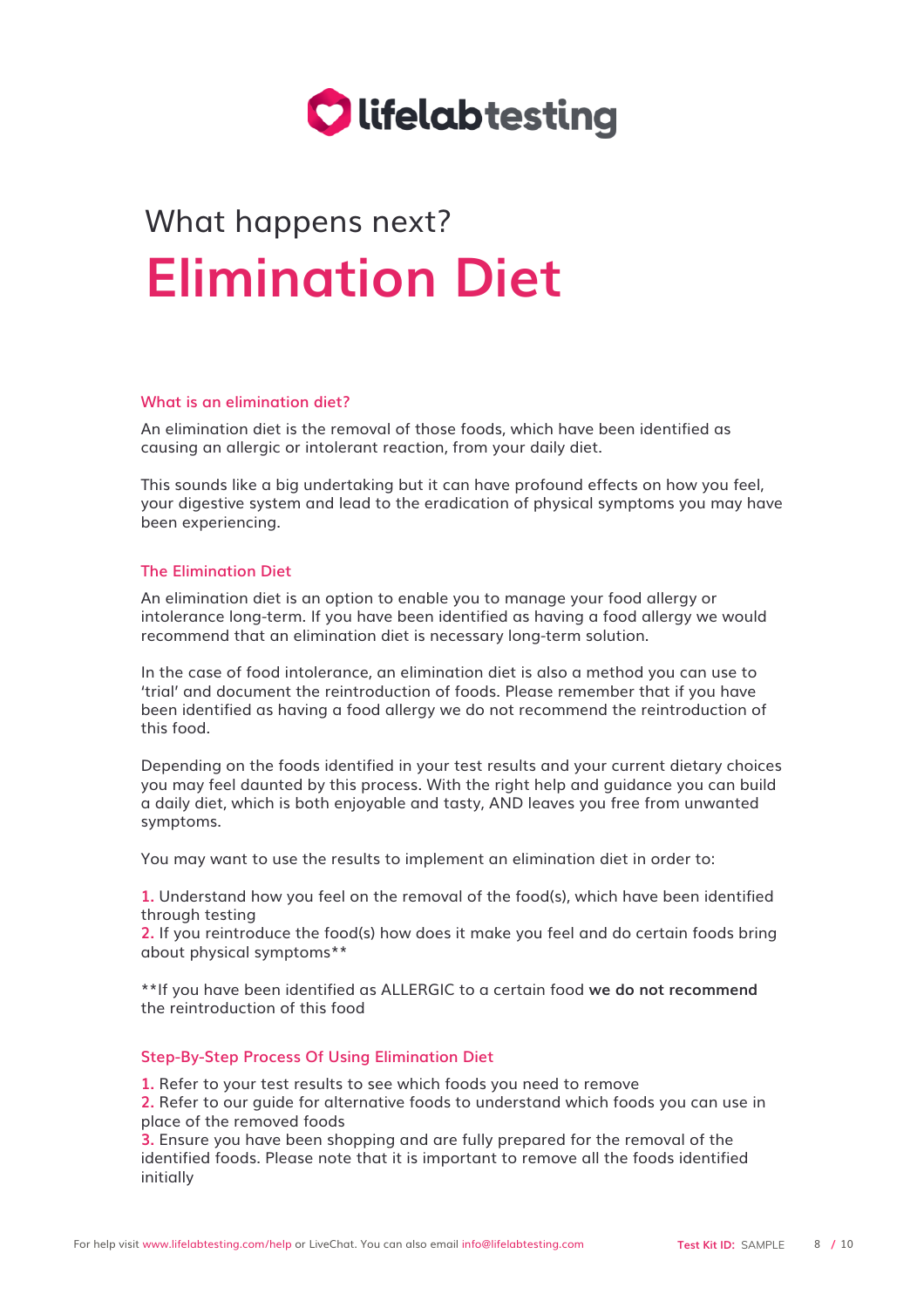

- 4. Take a note of the date you remove all the foods
- **5.** For 3-4 weeks abstain from eating any of the identified foods

### At this point you can assess how you feel, your energy levels, sleep, mood, digestion, bowel habits and physical symptoms.

6. If there are foods which you would like to try reintroducing\*\* to understand whether they bring about physical symptoms you need to do so one at a time 7. After reintroducing a food (day 1), take note of any changes over the two following days (day 2 and 3), this is because food intolerance reactions can take a period of time to come about. You are looking for the following symptoms:

- Z Insomnia
- $\blacktriangleright$  Fatigue
- > Joint pain and/or inflammation
- > Skin breakouts or rashes
- > Headaches
- > Bowel changes or GI pain
- > Bloating
- > Brain fog
- > Sinus or other respiratory issues
- > Changes in energy levels

8. You can repeat the process with another food on day 4 should you like

\*\*If you have been identified as ALLERGIC to a certain food we do not recommend the reintroduction of this food